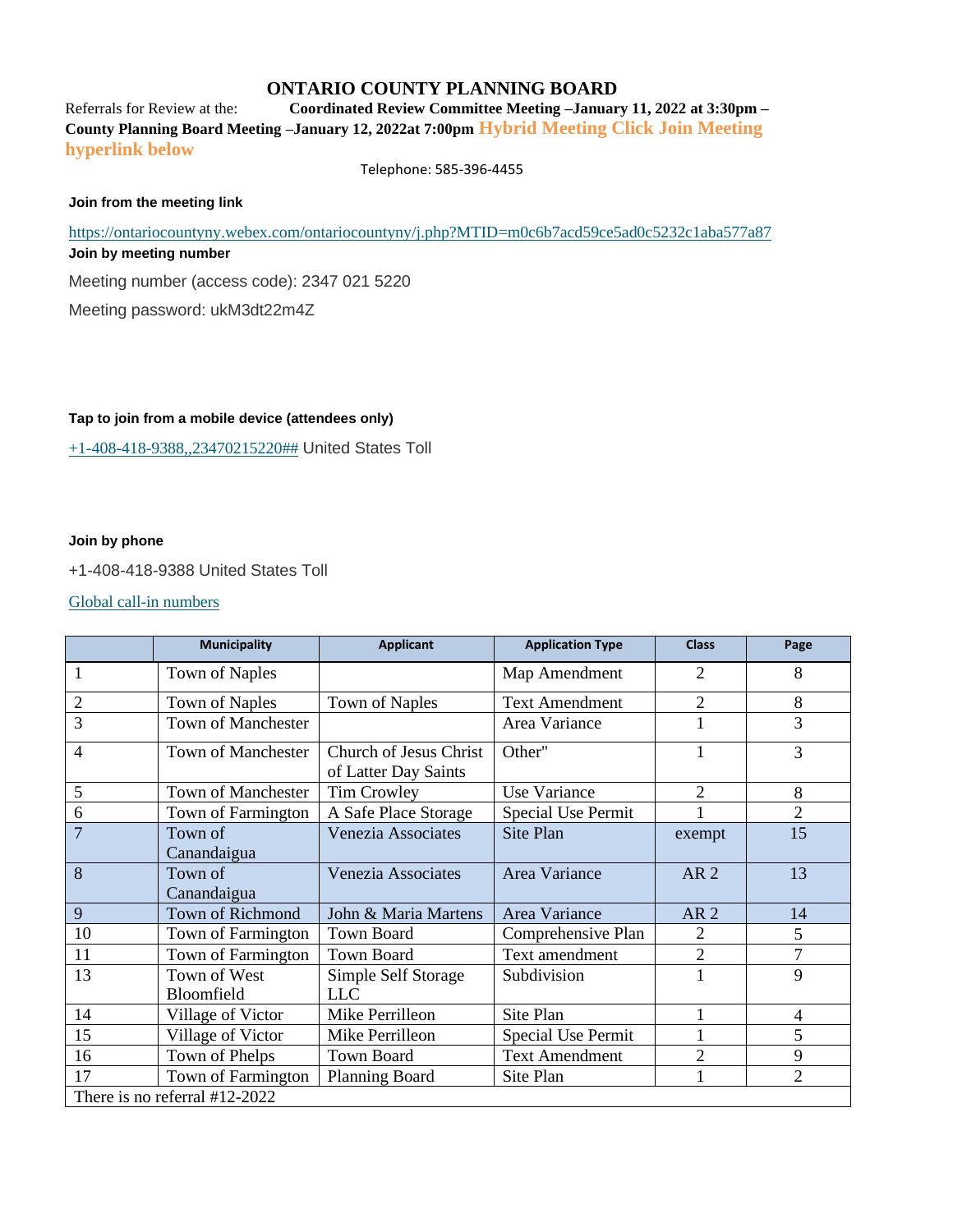# 6 - *2022* Town of Farmington Planning Board Class: *1*

Type: *Special Use Permit*

Related referral 17-2022

Applicant: *A Safe Place Storage* Property

Owner: *Paul Gillette* Representative:

Tax Map Parcel #: 29.00-2-1.111 & *29.00-2-1.120*

Brief Description: *Special use permit and site plan for expansion of mini storage on the northern parcel at 6025 Denny Drive in the Town of Farmington and 20 space parking lot along Denny Drive for moving company employee parking.*

*<https://ontariocountyny.gov/DocumentCenter/View/32457/6-2022-aerial> <https://ontariocountyny.gov/DocumentCenter/View/32458/6-2022-safe-place-storage-site-plan>*

The development subject to this referral would disturb 4.7 acres of 9.8 acre site. Site modifications include 49,292 SF of new mini storage area in 7 new buildings of various sizes including 1 climate controlled building with bathroom and 150' extension of Commercial Drive. The site plan shows landscaping along Collett Road and Commercial Drive

### **Comment**

- 1. Clarify whether building is 4,200 SF as stated on site plan or 5,400 SF as indicated on Erosion Control Plan
- 2. The landscape plan appears to show tree and shrub planting very close or within steeply banked stormwater management facilities.

#### **OCSWCD Comments**

- 1. Concrete truck washout should be located a minimum of 100 feet from all stormwater inlets, streams or waterbodies.
- 2. Pocket pond outlets to a regulated class C stream. Use extreme caution during construction to prevent any water quality violations.

| 17 - 2022                       | Town of Farmington Planning Board                                                                                                                                                                                                            |  | Class: <i>1</i> |
|---------------------------------|----------------------------------------------------------------------------------------------------------------------------------------------------------------------------------------------------------------------------------------------|--|-----------------|
|                                 | Type: Site Plan                                                                                                                                                                                                                              |  |                 |
| <b>Related Referrals:</b>       |                                                                                                                                                                                                                                              |  |                 |
|                                 | Applicant: \A safe Place Storage                                                                                                                                                                                                             |  |                 |
| Property Owner: Paul Gillette   |                                                                                                                                                                                                                                              |  |                 |
| Representative:                 |                                                                                                                                                                                                                                              |  |                 |
| Tax Map Parcel #: 29.00-2-1.121 |                                                                                                                                                                                                                                              |  |                 |
|                                 | Brief Description: Special use permit and site plan for expansion of mini storage on the<br>northern parcel at 6025 Denny Drive in the Town of Farmington and 20<br>space parking lot along Denny Drive for moving company employee parking. |  |                 |
| See information at 6-2022.      |                                                                                                                                                                                                                                              |  |                 |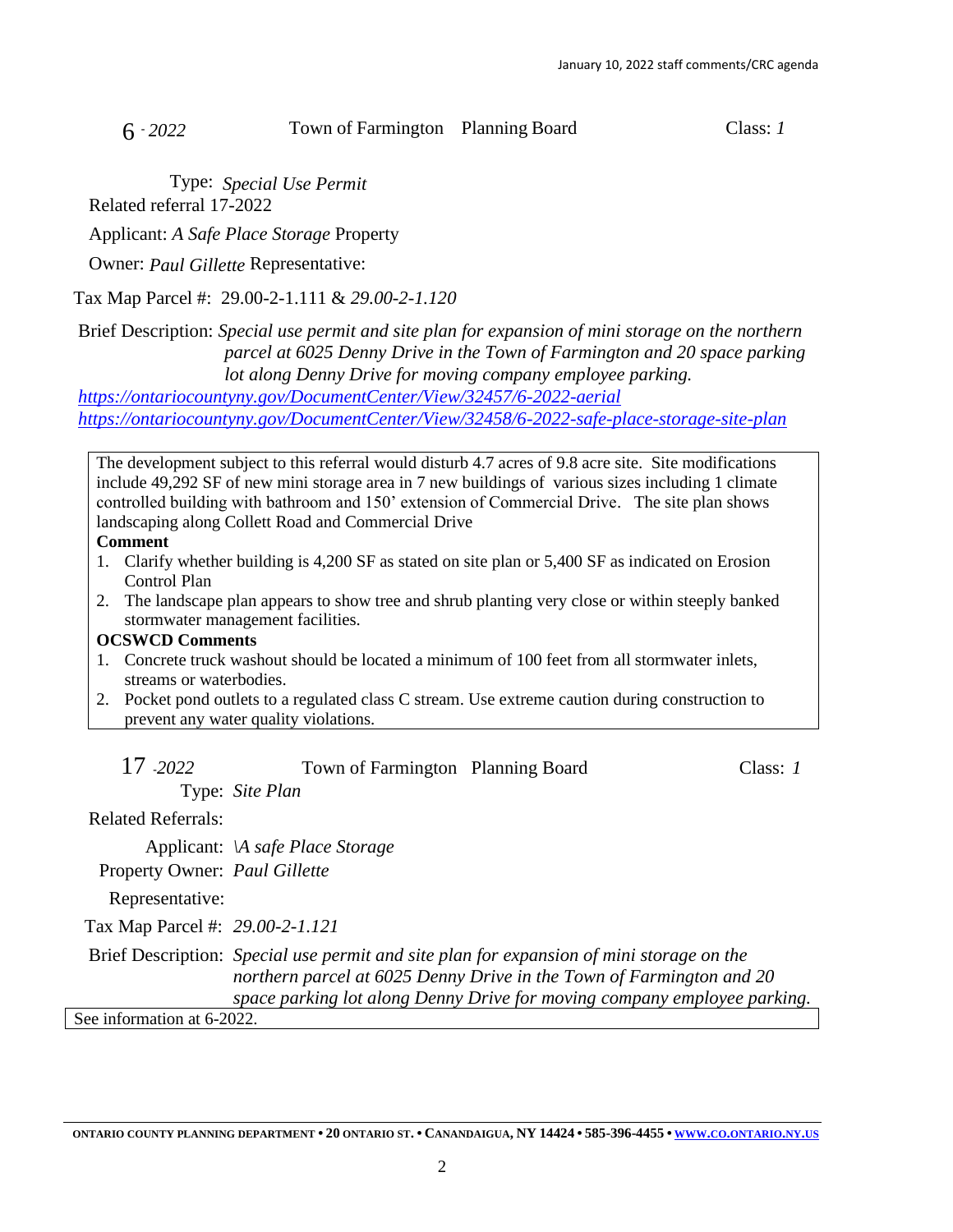| $3 - 2022$                       |                                                                                                                                                                                                    | Town of Manchester Zoning Board of Appeals | Class: 1 |
|----------------------------------|----------------------------------------------------------------------------------------------------------------------------------------------------------------------------------------------------|--------------------------------------------|----------|
|                                  | Type: Area Variance                                                                                                                                                                                |                                            |          |
| Related Referrals: 4-2022        |                                                                                                                                                                                                    |                                            |          |
|                                  | Applicant: Church of Jesus Christ of Latter Day Saints                                                                                                                                             |                                            |          |
|                                  | Property Owner: Church of Jesus Christ of Latter Day Saints                                                                                                                                        |                                            |          |
| Tax Map Parcel #: 11.00-1-17.100 |                                                                                                                                                                                                    |                                            |          |
|                                  | Brief Description: Area variance and sign permit to allow 4.66 SF per sign face for parking<br>directional signs when 2 SF is allowed at Visitor Center at 603 SR 21 in the<br>Town of Manchester. |                                            |          |
|                                  | Speed limit along relevant section of SR 21 is 45 MPH.                                                                                                                                             |                                            |          |
|                                  |                                                                                                                                                                                                    |                                            |          |

| $4 - 2022$      | Town of Manchester Planning Board | Class: 1 |
|-----------------|-----------------------------------|----------|
| Type: $Other''$ |                                   |          |
|                 |                                   |          |

Applicant: *Church of Jesus Christ of Latter Day Saints*

Property Owner:

Tax Map Parcel #: *11.00-1-17.100*

Brief Description: *Area variance and sign permit to allow 4.66 SF per sign face for parking directional signs when 2 SF is allowed at Visitors Center at 603 SR 21 in the Town of Manchester .*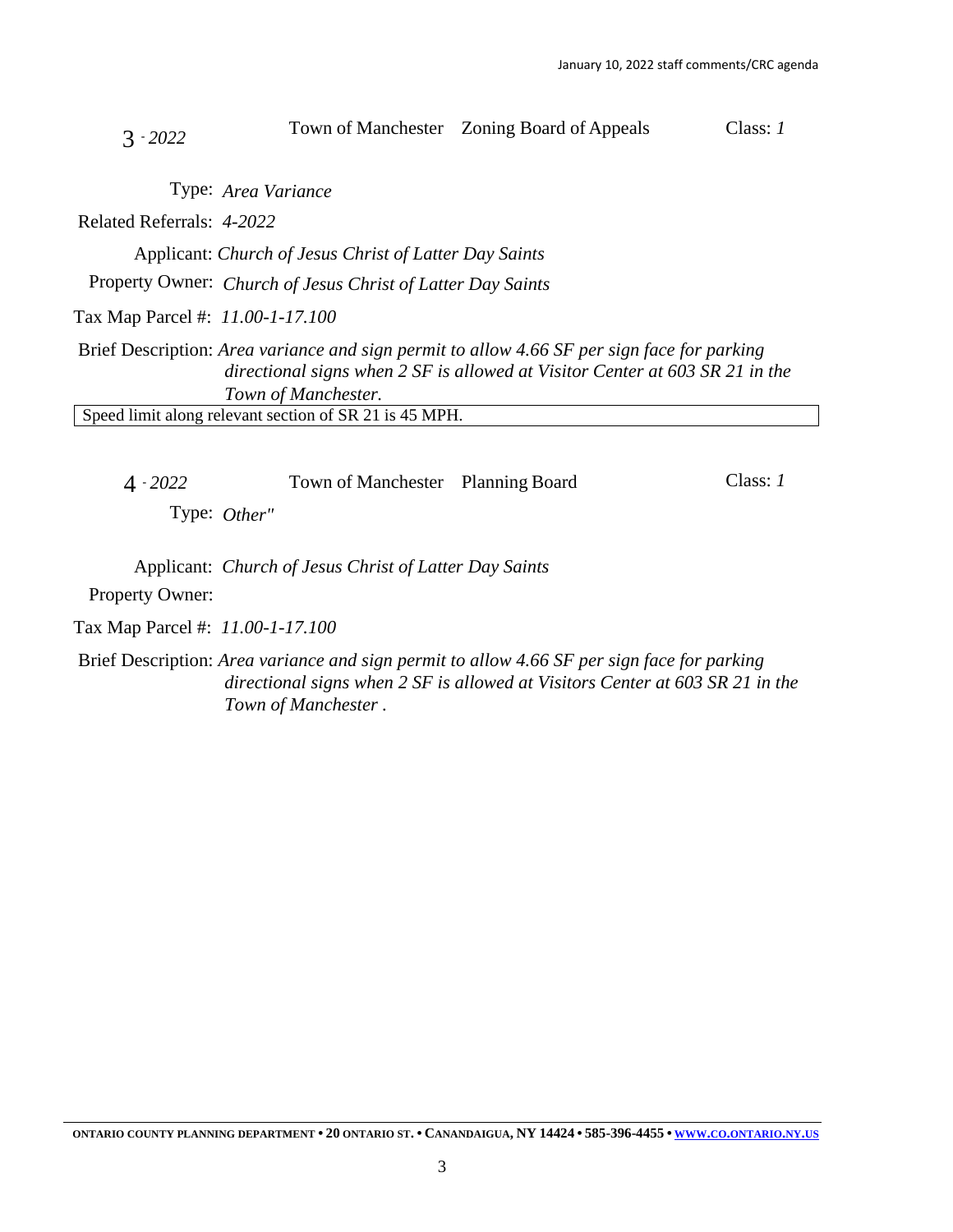14 - *2022*

Village of Victor Planning Board Class: *1*

Type: *Site Plan*

Related Referrals: *15-2022*

Applicant: *Mike Perrilleon* Property Owner: *Mike Perrilleon*

Representative: *Marathon Engineering*

Tax Map Parcel #: *16.17-2-2.0*

Brief Description: *Site plan and special use permit for 900 SF drive-thru retail grocery store at 290 West Main Street in the Village of Victor.*

*<https://ontariocountyny.gov/DocumentCenter/View/32465/14-2022-aerial> <https://ontariocountyny.gov/DocumentCenter/View/32466/14-2022-site-plan-with-proposed-topo>*

The proposed drive-thru retail grocery will disturb .5 acres of the 1.2 acre. Site soils are Palmyra fine sandy loam with slopes of 3 to 8 percent for the first 70' of depth and Palmyra and Howard soils with slopes of 25 to 45 percent for the remaining 80 percent of the lot. Within the area of Palmyra and Howard soils there is an area of 16 to 30 percent slope nearest the road, then an area of 3 to 8 percent slope in the middle of the parcel, and the rear of the parcel has slopes of 30 to 60 %. Both soils have high permeability and medium erodibility.

# **Comments**

- 1. In accordance with Village of Victor Chapter 40 Access Management, SR 96 in this area is an arterial roadway and required access connection spacing is 245'. The applicant should evaluate the desirability and feasibility of future shared access with adjacent parcels to meet the access connection spacing requirements or seek a waiver. Victor Access Management Plan Appendix A Map 2 indicates the driveway on the adjacent lot to the east and a driveway further east as potential access consolidations, presumably replaced by share rear access interconnection as sites are developed/redeveloped. [https://ontariocountyny.gov/DocumentCenter/View/20047/Victor-Access-](https://ontariocountyny.gov/DocumentCenter/View/20047/Victor-Access-Management-Plan-FINAL-9-17-2019)[Management-Plan-FINAL-9-17-2019](https://ontariocountyny.gov/DocumentCenter/View/20047/Victor-Access-Management-Plan-FINAL-9-17-2019)
- 2. How will the business accommodate walk up business?
- 3. The site organization standards of 50-16 require building placement within 15' of the ROW/front property line
- 4. In compliance with 50-17C (2) and 170-25 D, concrete sidewalk should continue across the asphalt driveway and be a minimum of 7' wide with a 3' brick accent strip.
- 5. Sidewalk pedestrian traffic should be buffered by landscaping from both on-street parking/travel lanes and on-site vehicle circulation. In compliance with 50-17 C (3) street trees shall be planted between the curb and the building with 1 tree for each 40' of lot frontage. Some site landscaping should also be provided between the sidewalk and areas of the site devoted to circulation and parking.
- 6. 50-17 F (2) an d 170-25 G (2) encourage outdoor dining. If the use will sell prepared foods, seasonal accommodations for outdoor on-site dining should be provided.
- 7. In accordance with 50-18, uses in the Gateway Corridor Business District should appear to be two story buildings

[ONTARIO](http://www.co.ontario.ny.us/) COUNTY PLANNING DEPARTMENT . 20 ONTARIO ST. . CANANDAIGUA, NY 14424 . 585-396-4455 . www.co.ontario.ny.us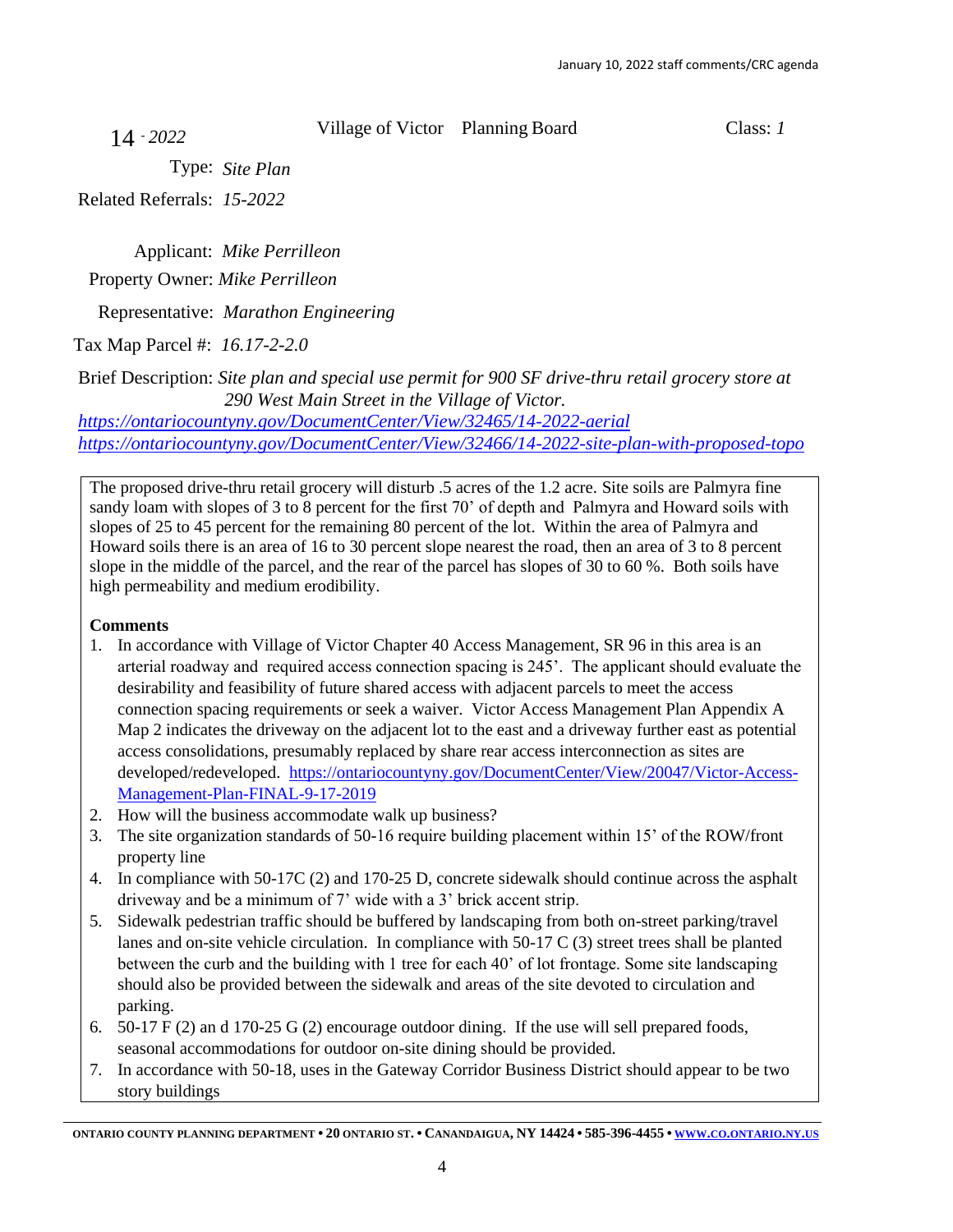- 8. 50-18 D and 170-26 D. require canvas awnings that project a maximum of 7' from the building façade.
- 9. 50-18 F and 170-26 F list metal siding as an unacceptable material.

#### **OCSWCD Comments**

- 1. Majority of impermeable surface drains to roadway, not stormwater management facility.
- 2. Outlet of stormwater management not shown on plans.
- 3. Stabilized construction entrance, concrete truck washout, and topsoil stockpile location not indicated on plans.
- 4. Additional erosion control measures needed for steep slopes such as rolled erosion control fabric and site specific seeding mix – not indicated.
- 5. Sequencing and phasing plan not provided, consider stabilizing slopes before beginning construction of stormwater management facility.
- 6. Will roof water be discharged directly to pavement or will it be directed to stormwater management facility?

| $15 - 2022$ | Village of Victor Planning Board |  | Class: $I$ |
|-------------|----------------------------------|--|------------|
|-------------|----------------------------------|--|------------|

Type: *Special Use Permit*

Related Referrals: *14-2022*

Applicant: *Mike Perrilleon*

Property Owner:

Representative: *Marathon Engineering*

Tax Map Parcel #: *16.17-2-2.0*

Brief Description: *Site plan and special use permit for 900 SF drive-thru retail grocery store at 290 West Main Street in the Village of Victor.*

See information at 14-2022.

10 - *2022* Town of Farmington Town Board Class: *2* Type: *Comprehensive Plan*

Related Referrals: *n/a*

Applicant: *Town Board*

Property Owner:

Brief Description: *Updated Comprehensive Plan for the Town of Farmington. The Plan recommends a master plan for the Community Center area southwest of SR 96/SR 332; transportation master plan including plan to fill gaps in the sidewalk, bike lane and trail system; and revising zoning to encourage a tourist destination at and around the Finger Lakes Gaming and Race Track and adding environmental protection overlay districts to protect natural features.*

[ONTARIO](http://www.co.ontario.ny.us/) COUNTY PLANNING DEPARTMENT . 20 ONTARIO ST. . CANANDAIGUA, NY 14424 . 585-396-4455 . www.co.ontario.ny.us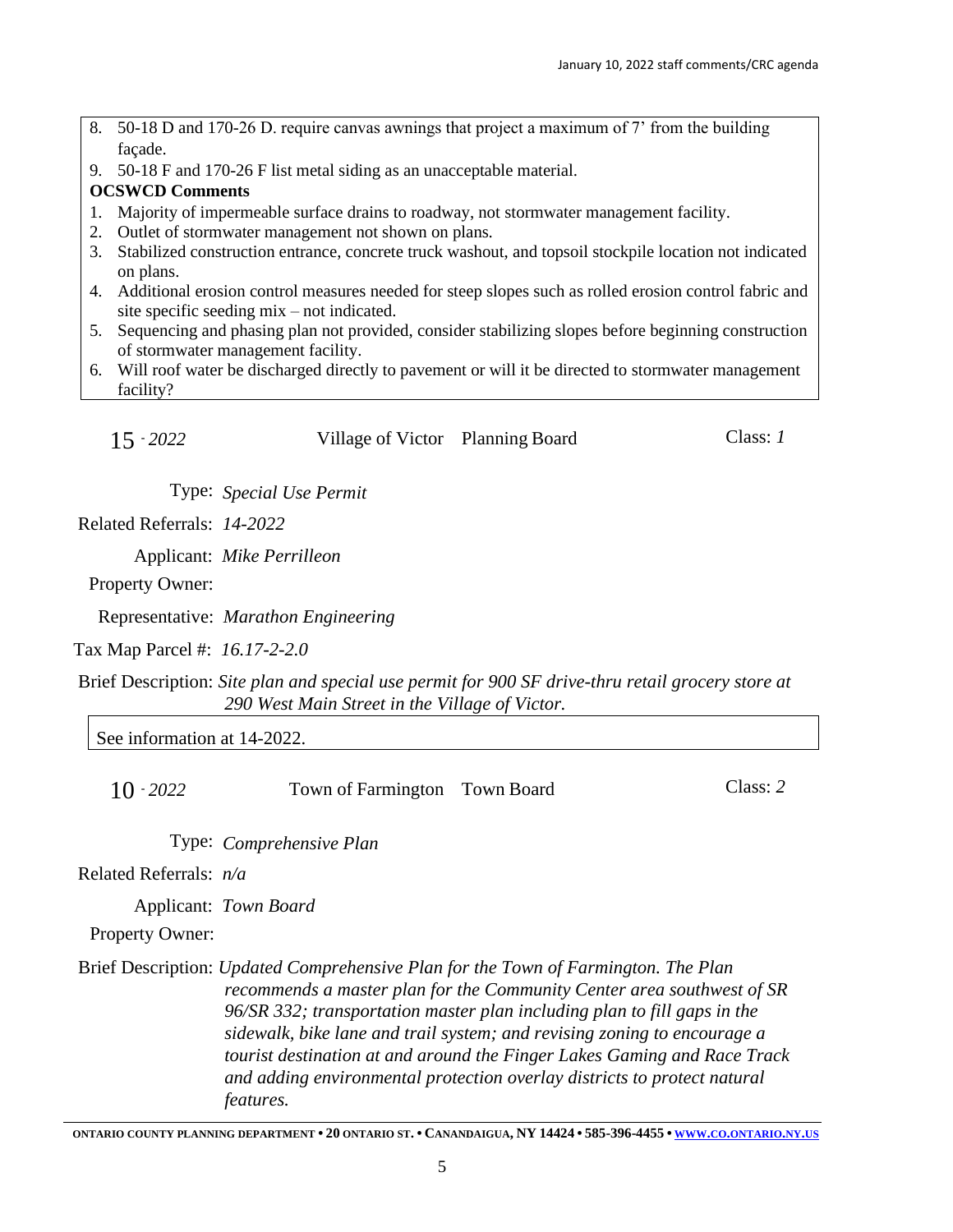*[https://ontariocountyny.gov/DocumentCenter/View/32461/10-2022](https://ontariocountyny.gov/DocumentCenter/View/32461/10-2022%20REDUCED_SIZE_Farmington_Comprehensive_Plan_DRAFT_January_25_2022-002)* 

*[REDUCED\\_SIZE\\_Farmington\\_Comprehensive\\_Plan\\_DRAFT\\_January\\_25\\_](https://ontariocountyny.gov/DocumentCenter/View/32461/10-2022%20REDUCED_SIZE_Farmington_Comprehensive_Plan_DRAFT_January_25_2022-002) [2022-002](https://ontariocountyny.gov/DocumentCenter/View/32461/10-2022%20REDUCED_SIZE_Farmington_Comprehensive_Plan_DRAFT_January_25_2022-002)*

The 2021 Comprehensive Plan amendment chronicles changes in the Town since the 2011 Comprehensive Plan was developed, revises Goals and Objectives to guide future investments and development and recommends activities to be undertaken by the Town and others. Recommended high priority actions to be pursued during the first 5 years of Plan implementation include:

- 1. Seek grant funding to construct sidewalks, trail connections, and bike lanes shown on the Sidewalk Trail Master Plan.
- 2. Complete priority sewer projects to support development in the town center area southwest of SR 92/SR 332 including installing a 12" sewer on the west side of Mertensia Road that will connect to the interceptor sewer and installing a force main on the east side of Beaver Creek Road to redirect the race track pump station to deliver sewage south to the interceptor.
- 3. Revise land use regulations to provide housing and other features to accommodate an aging population, show agricultural conservation areas as a zoning district, and add environmental protection overlay districts.
- 4. Update the Open Space Inventory and prepare an Open Space Master Plan, update the Parks & Recreation Master Plan and update the Water Service Master Plan
- 5. Consider establishing a Town-wide drainage district.
- 6. Complete Master Plan for town center area southwest of SR 96/SR 332.
- Additional priorities for completion by 2030 include:
- 1. Update the population and housing element of the Comprehensive Plan and prepare a Housing Plan.
- 2. Conduct a survey of Town residents and update and adopt a 2030 edition of the Town Comprehensive Plan.
- Activities requiring on-going action include:
- 1. Exploring benefits of improving the Town's rating under the Federal Emergency Management Agency's Flood Insurance Community Rating System.
- 2. Pursue funding to extend affordable high-speed internet service.
- 3. Explore benefits of creating a Historic Sites and Buildings Preservation local law.
- 4. Pursue intermunicipal drainage, solid waste, and recycling programs.
- 5. Create a Transportation Master Plan including a Bicycle, Sidewalk, and Trail System Master Plan.

The Comprehensive Plan calls for annual review and reporting on implementation activities.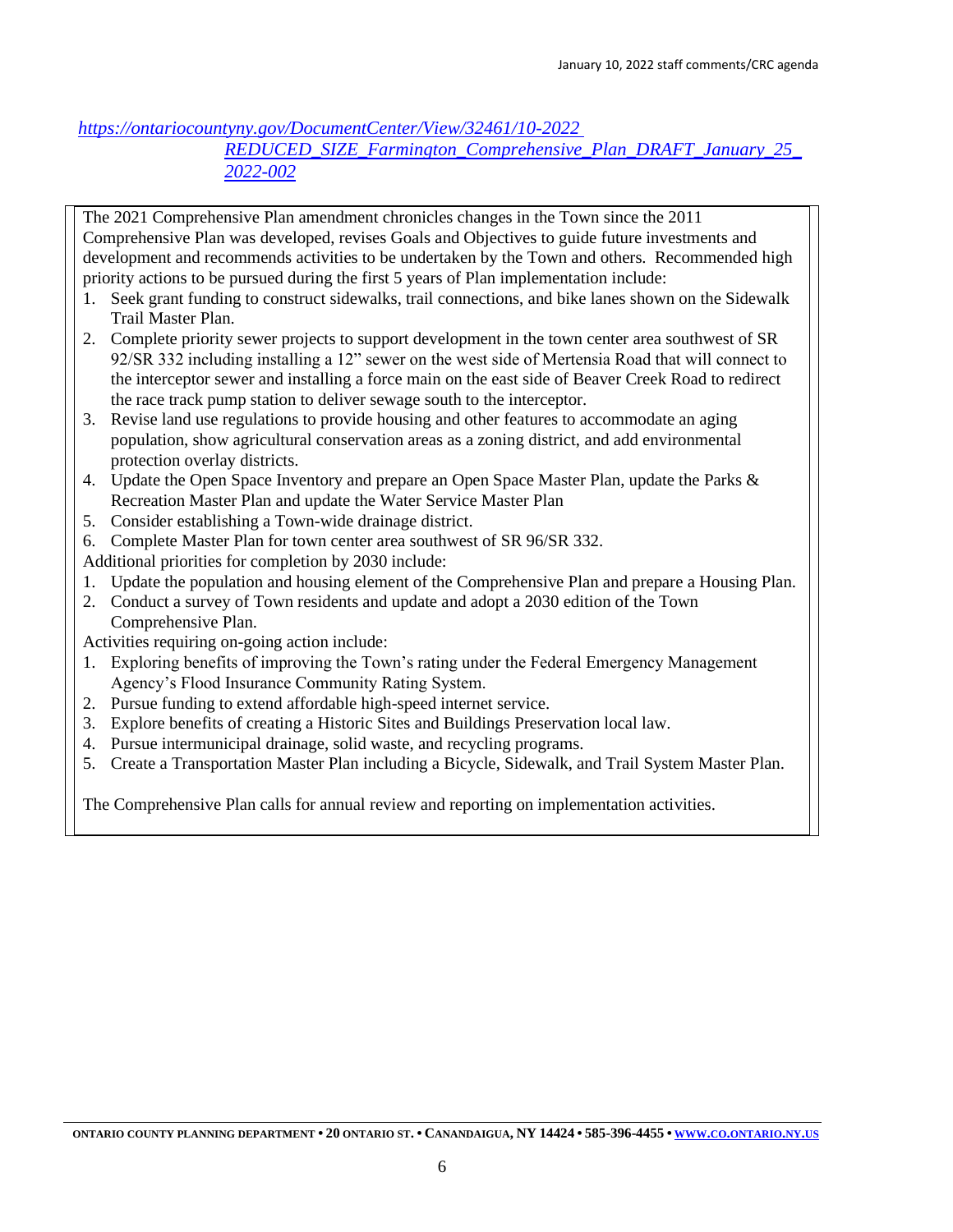# 11 - *<sup>2022</sup>* Town of Farmington Town Board Class: *<sup>2</sup>*

Type: *Text amendment*

Applicant: *Town Board*

Brief Description: *Text amendment to revise zoning regulations for solar energy systems in the Town of Farmington,* 

*[https://ontariocountyny.gov/DocumentCenter/View/32462/11-2022-farmington-](https://ontariocountyny.gov/DocumentCenter/View/32462/11-2022-farmington-LL_Solar_PV_Systems_Final-Draft_Version_4_Formatted_Dec_14_2021)[LL\\_Solar\\_PV\\_Systems\\_Final-Draft\\_Version\\_4\\_Formatted\\_Dec\\_14\\_2021](https://ontariocountyny.gov/DocumentCenter/View/32462/11-2022-farmington-LL_Solar_PV_Systems_Final-Draft_Version_4_Formatted_Dec_14_2021)*

The proposed text amendment replaces Solar PV System regulations adopted in September 2017 based on the Town of Farmington's review of a large-scale ground-mounted solar PV system on prime agricultural soils. The proposed regulations:

- 1. revise definitions for decommissioning and decommissioning agreement and other solar PV system related terms and some other definitions.
- 2. reference NYS climate Leadership and Community Protection Act passed in 2020,
- 3. add standards for mounting on flat roofs,
- 4. require replacement of damaged surface and subsurface drainage infrastructure
- 5. require annual report, which every  $3<sup>rd</sup>$  year, includes updated surety estimate and soil testing if solar PV system is on prime farmland,
- 6. clarify requirement of letter of credit for initial site development, a maintenance bond during the life of the project, and a decommissioning surety until site is restored to its original condition or as requested by landowner,
- 7. clarify abandonment as failure to submit required reports or to comply with special use permit or site plan conditions, or producing less than 10 percent of rated capacity for a period of 12 months, excluding lack of production due to circumstances beyond the operator's control,
- 8. required 2 year post construction and 2 year post decommissioning monitoring to ensure appropriate drainage, erosion control and other site conditions.

[ONTARIO](http://www.co.ontario.ny.us/) COUNTY PLANNING DEPARTMENT . 20 ONTARIO ST. . CANANDAIGUA, NY 14424 . 585-396-4455 . www.co.ontario.ny.us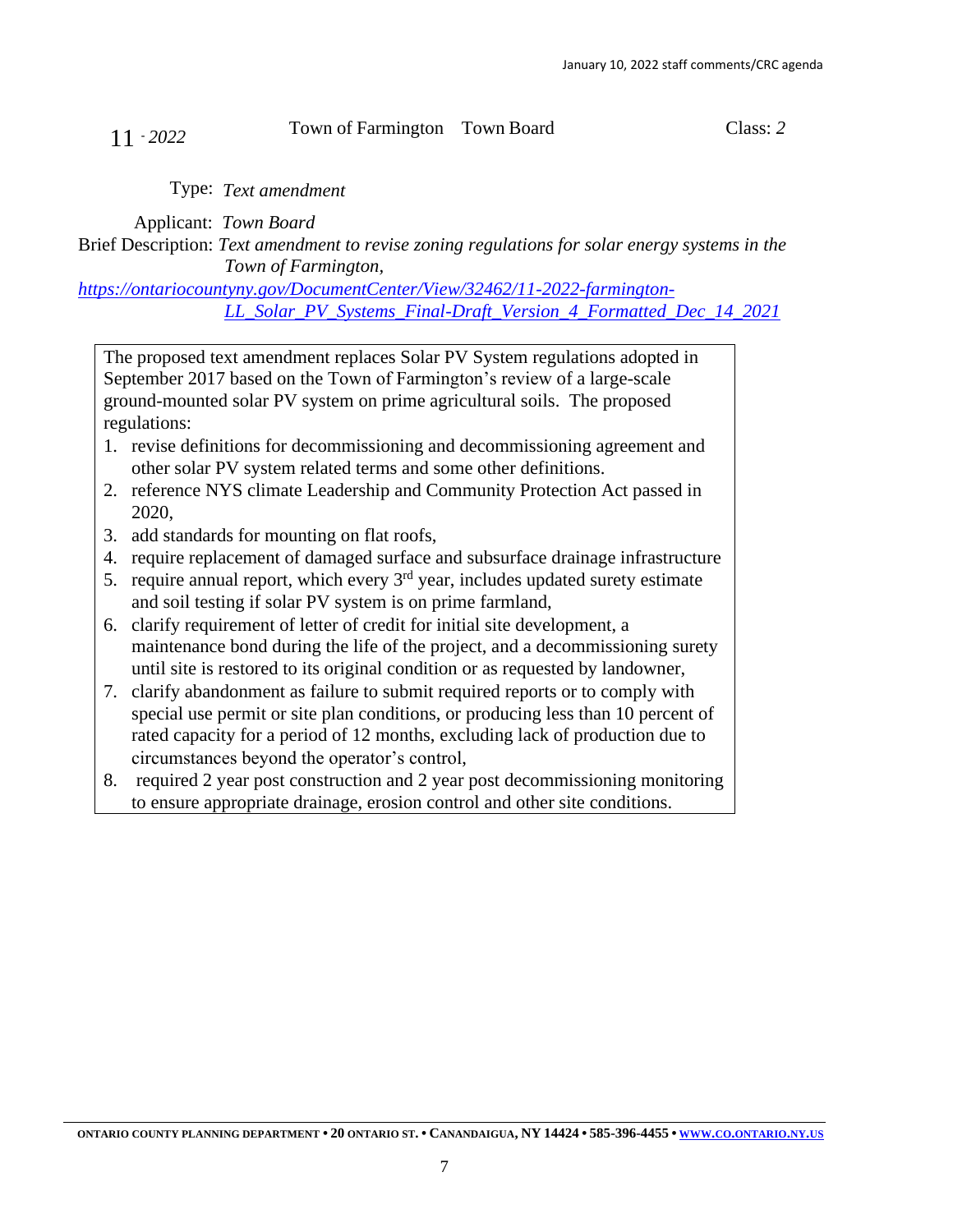# 5 - *2022* Town of Manchester Zoning Board of Appeals Class: *2*

Type: *Use Variance*

Applicant: *Tim Crowley* Property

Owner: *same* 

Tax Map Parcel #: *32.00-2-16.100*

Brief Description: *Use variance for operation of portable saw mill business on a residential lot in the R-1 district in the Town of Manchester.*

The proposed use would comply with existing and proposed home occupation standards regarding conducting business in a building and the proportion of an accessory buildings that may be devoted to a home occupation (40%) but not the overall size limit (180 SF).

| $1 - 2022$ Town of Naples            |                                                                                                                                                                                                                                                                                                                                                                                                                                                                                                           | Town Board Class: |                                                                                                       | 2 |
|--------------------------------------|-----------------------------------------------------------------------------------------------------------------------------------------------------------------------------------------------------------------------------------------------------------------------------------------------------------------------------------------------------------------------------------------------------------------------------------------------------------------------------------------------------------|-------------------|-------------------------------------------------------------------------------------------------------|---|
|                                      | Type: Map Amendment                                                                                                                                                                                                                                                                                                                                                                                                                                                                                       |                   |                                                                                                       |   |
| Related Referrals: 2-2022            |                                                                                                                                                                                                                                                                                                                                                                                                                                                                                                           |                   |                                                                                                       |   |
| Applicant:<br><b>Property Owner:</b> |                                                                                                                                                                                                                                                                                                                                                                                                                                                                                                           |                   |                                                                                                       |   |
| Representative: Ed Brockman          |                                                                                                                                                                                                                                                                                                                                                                                                                                                                                                           |                   |                                                                                                       |   |
| Tax Map Parcel #:                    |                                                                                                                                                                                                                                                                                                                                                                                                                                                                                                           |                   |                                                                                                       |   |
|                                      | Brief Description: Text and map amendment to Town of Naples code to change from zoning<br>code including metes and bounds descriptions of zoning district boundaries<br>to an official zoning map. Proposed code changes include provisions for<br>ZBA to provide interpretation of zoning district boundaries and for<br>application of zoning district regulations when buildings or lots are in more<br>than one district.<br>https://ontariocountyny.gov/DocumentCenter/View/32455/1-2022-T-naples-ll |                   |                                                                                                       |   |
|                                      |                                                                                                                                                                                                                                                                                                                                                                                                                                                                                                           |                   |                                                                                                       |   |
| <b>Comments</b>                      |                                                                                                                                                                                                                                                                                                                                                                                                                                                                                                           |                   | The referring body is encouraged to insert the phrase "hereinafter referred to as the Official Zoning |   |

- Map in 132-10.
- 2. The referring body is encouraged to include language explicating providing for re-issuing of the Official Zoning Map with an updated parcel base without need to amend the map.
- 2 *2022* Town of Naples Town Board Class: *2*

Related Referrals:1-2022

Applicant: *Town of Naples*

Type: *Text Amendment*

Brief Description: *Text and map amendment to Tonw of Naples code to change from zoning code including metes and bounds descriptions of zoning district boundaries*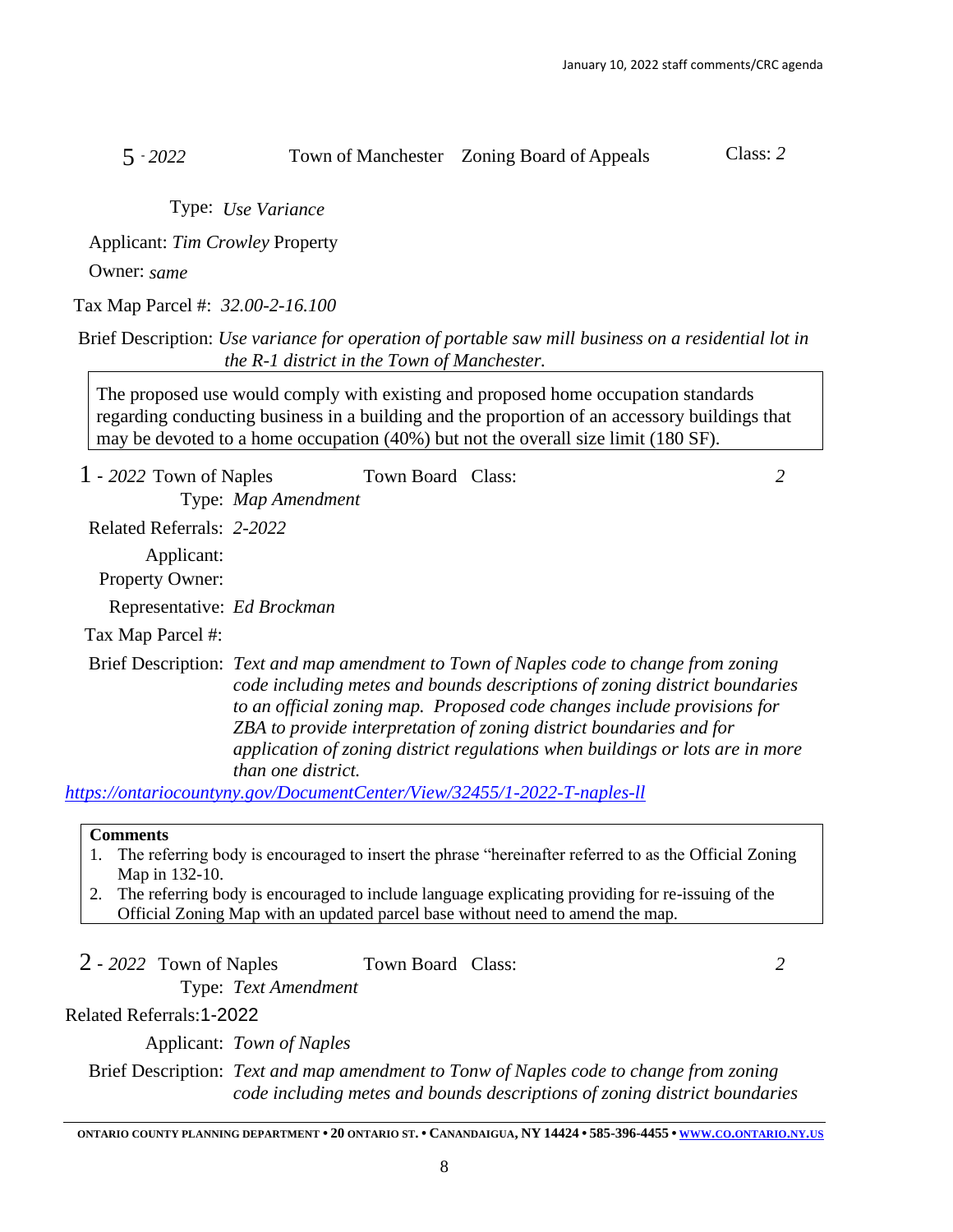*to an official zoning map. Proposed code changes include provisions for the ZBA to provide interpretation of zoning district boundaries and for application of zoning district regulations when buildings or lots are in more than one district.*

See information at 14-2022.

16 - *2022* Town of Phelps Town Board Class: *2*

Type: *Text Amendment*

Related Referrals: *n/a*

Applicant: *Town Board*

Brief Description: *Text Amendment to regulate the location and operations of cannabis establishments in the Town of Phelps. <https://ontariocountyny.gov/DocumentCenter/View/32467/16-2021>*

The proposed text amendment would allow cannabis retail establishments and cannabis on-site consumption establishments in the C-1, C-2 and M-1 districts provided such uses are 500' from the boundary of any residential zoning district in the town and 500' from place of worship, library, school, day care, park or playground in the town and 1,000' from any other cannabis establishment whether or not such business is located in the Town.

### **Comment**

- 1. The referring body should consider extending the 500' distance the residential districts and specific uses whether or not they are in the Town.
- 2. The referring body should consider including substance abuse treatment site in the list of uses requiring separation from cannabis businesses.

13 - *2022* Town of West Bloomfield Planning Board Class: *2*

Type: *Subdivision*

Related Referrals: *203-2021*

Applicant: *Simple Self Storage LLC* Property

Owner: *Jeremy Fisher* 

Representative: *Brenan Marks*

Tax Map Parcel #: *65.00-1-10.000*

Brief Description: *Subdivision of 22 acres parcel into 6 lots to allow development of 4 single family homes, a 12 building mini storage facility, and an existing commercial use at 2370 SR 65 at CR 35/Baker Road in the Town of West Bloomfield.*

[ONTARIO](http://www.co.ontario.ny.us/) COUNTY PLANNING DEPARTMENT . 20 ONTARIO ST. . CANANDAIGUA, NY 14424 . 585-396-4455 . www.co.ontario.ny.us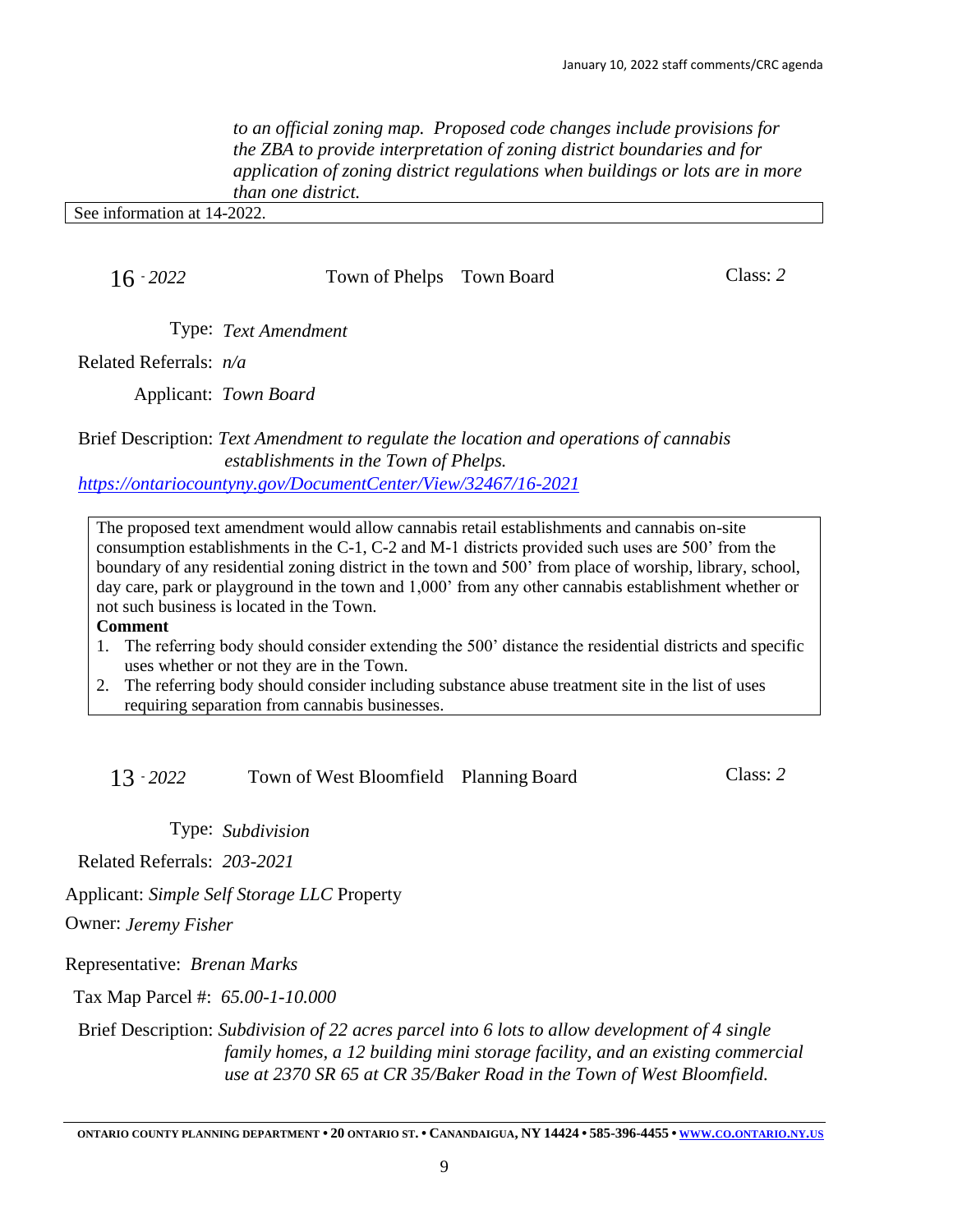*<https://ontariocountyny.gov/DocumentCenter/View/32468/13-2022-Aerial-Topo> [https://ontariocountyny.gov/DocumentCenter/View/32464/13-2022-21-030-subdivision-Simple-](https://ontariocountyny.gov/DocumentCenter/View/32464/13-2022-21-030-subdivision-Simple-Self-Storage--12292)[Self-Storage--12292](https://ontariocountyny.gov/DocumentCenter/View/32464/13-2022-21-030-subdivision-Simple-Self-Storage--12292) [https://ontariocountyny.gov/DocumentCenter/View/32463/13-2022-21-030-1-page-site-plan-](https://ontariocountyny.gov/DocumentCenter/View/32463/13-2022-21-030-1-page-site-plan-Simple-Self-Storage--122921)[Simple-Self-Storage--122921](https://ontariocountyny.gov/DocumentCenter/View/32463/13-2022-21-030-1-page-site-plan-Simple-Self-Storage--122921)*

A similar subdivision was previously reviewed at referral # 203-2021 in October 2021. The following text and comments where draft in October 2021. The currently submitted subdivision shows a fire lane along much of the frontage of Lot 4 but no access limitation. Other elements of the project description and comments remain relevant following OCPD and OCSWCD review of revised plans.

The proposed subdivision would cede 2 areas encompassing .5 acres to existing adjacent residential uses at the SR 65 curve and near the southern property boundary. The lot for the existing commercial use (Lot 4 ) would be 1.2 acres with approximately 200' of frontage and 239' of depth. The existing use has no defined access point.

The 2 proposed residential lots west of the SR 65 curve are approximately 27,000 SF and have 115' and 120' of frontage and 225' of depth. The 2 proposed residential lots south of the SR 65 curve are 20,000 SF lots with 110' of frontage and 182' of depth.

The property is zoned General Mixed Use. The purpose of the district is to ensure town residents are adequately served by retail, service, and office uses. The district allows a range of residential and commercial uses. The district has a minimum lot width of 80' and minimum lot size pf 20,000 SF for single family uses and 10,000 SF for non-residential uses and maximum building and lot coverages of 35% and 50% for residential use and 50% and 60% for non-residential use.

Code section 140-121 requires landscaping on 15 percent of any commercial use lot including 1 shrub for every 10' of lot perimeter and 1 tree (existing or new) for every 40' of lot perimeter and a 25' densely planted vegetative buffer adjacent to any residential use or district.

According to OnCor, adjacent property to the west and south excluding frontage lands are in OC Agricultural Districts #1 and there is a wetland area along the western SR 65 frontage. Site slopes are generally less than 8 percent with small areas of 16-30 percent slope along the southern property boundary and off-site at the western edge of the corner lot. The dominant soil type on the property is Schoharie silty clay loam with 3 to 8 percent slope. The soil is very highly erodible, moderately highly permeable, in hydrologic soil group C/D, and prime farmland.

The NYSDOT functional classification of SR 65 in this section is major collector. Desirable access connection spacing for a collector road with speed limit of 40 mph is 245' including existing and proposed streets and driveways on both sides of the road.

The mini-storage use will require a special use permit.

### **Comments October 2021**

- 1. The referring body should require applicant to identify a single access point to Lot 4 and eventually to add landscaping to limit access along the remaining frontage.
- 2. The referring body should require deep hole and percolation tests to document feasibility of septic system before subdividing the residential lots.

[ONTARIO](http://www.co.ontario.ny.us/) COUNTY PLANNING DEPARTMENT . 20 ONTARIO ST. . CANANDAIGUA, NY 14424 . 585-396-4455 . www.co.ontario.ny.us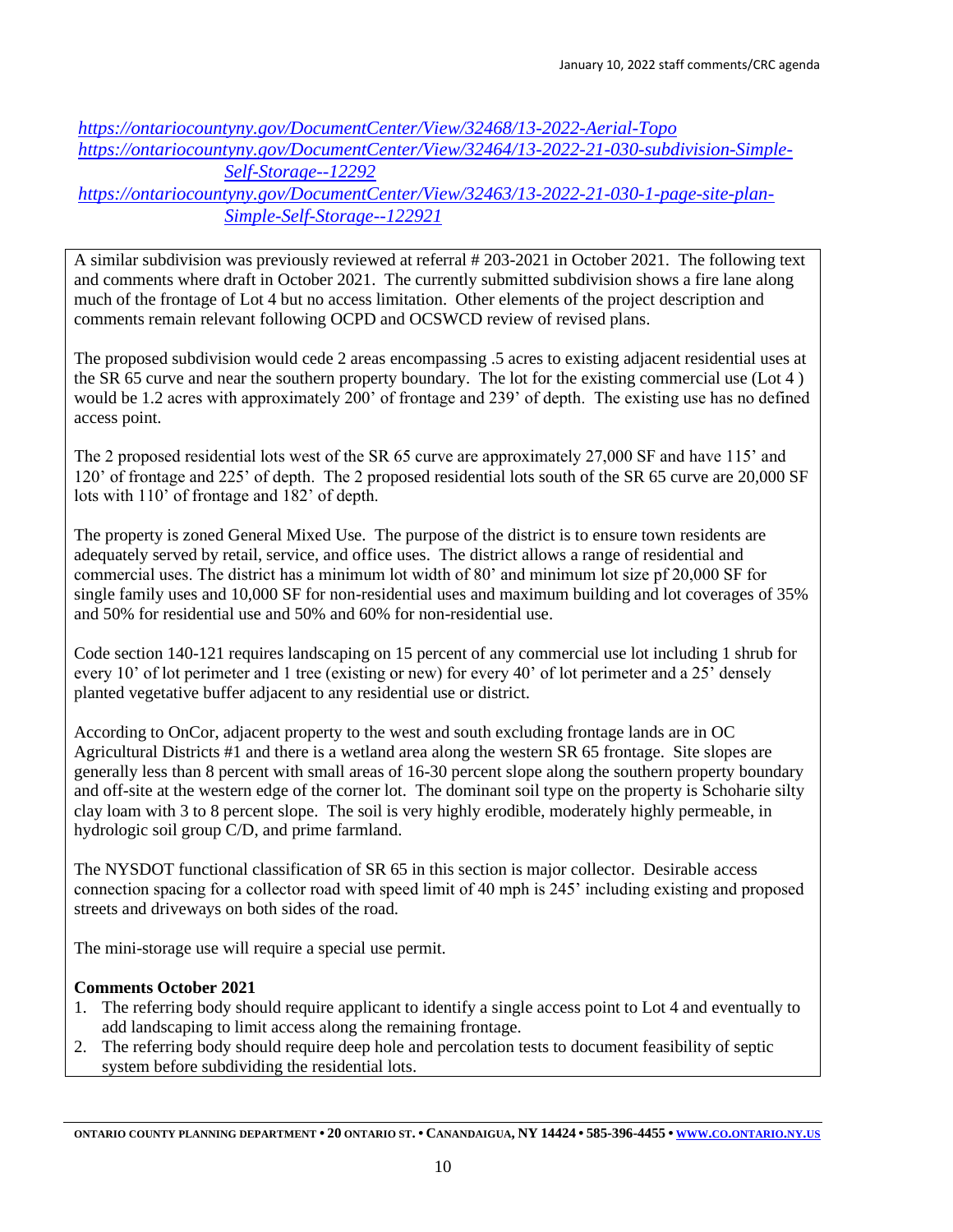- 3. The number/spacing of proposed driveways is not desirable. The referring body should consider opportunities for requiring shared/adjacent driveways to minimize the traffic safety impacts of proposed lots and driveways.
- 4. A cross access easement and maintenance agreement would be required for Lot 1 and Lot 4 to share one or both proposed commercial access connections.
- 5. The General Mixed-Use district has limits on the number of storage sheds (2) and the number of commercial (1) or recreation vehicle (2) that may be stored on the site. Based on the subdivision plan and OnCor aerial, existing commercial use appears to exceed these limits. Unless these accessory uses and structures are pre-existing, non-conforming conditions, the referring body should require the applicant to bring existing site activities into compliance with district standards by removing some accessory uses and structures or obtaining variances and comply with associated buffering standards for vehicles storage areas in code section 140-106.
- 6. The special use permit and site plan must be referred to OC Planning Board.

# **OCSWCD Comments October 2021**

- 1. Topsoil stockpile area not indicated on plans.
- 2. Will residential lots be developed at the same time as the commercial lot? Sequencing and phasing not provided
- 3. Detail not provided regarding storm water management facility.
- 4. Erosion, and sediment control not shown on residential lots.
- 5. No soil investigation data provided (deep hole and percolation rates) for every system location.
- 6. Federal wetlands present (northeast and north). 100' setback not shown to leach areas/disturbances.
- 7. Poor draining soils present (schoharie silty clay loam).

### **NYSDOT Comments October 2021**

1. A NYSDOT highway permit will be required for an additional access point to commercial uses on this site. NYSDOT may or may not grant a second access point for commercial uses.

#### **CPB Comments October 2021**

- 1. The Town Board should request NYSDOT to review design, speed and accident records for the SR 65, CR 35, Baker Road intersection and address whether any curve warning sign or speed limit change is recommended. This analysis should also address whether signage is necessary to alert CR 35 and Baker Road travelers that SR 65 traffic does not stop.
- 2. Referring body to make applicant aware that any SR 65 driveways require a NYSDOT permit.

#### **Previous Findings**

- 1. Ontario County has a substantial interest in protecting and improving the function of its intermunicipal transportation infrastructure.
- 2. The Ontario County Planning Board encourages referring bodies to properly consider road capacity and traffic safety of referred projects.
- 3. This subdivision is situated at the Intersection of SR 65 with CR 35 and Baker Road.
- 4. Proliferation of access connections may have negative impacts on roadway capacity and safety.
- 5. The proposed subdivision includes 5 new access connections to SR 65 along this 40 mph segment.

**Board Motion October 2021 :** To change referral 203-2021 to class 2 in recognition of the potential intermunicipal impact of proposed subdivision at the intersection of a state, county, and local road. **Motion made by:** Glen Wilkes **Seconded by:** Mike Woodruff **Vote:** 11 in favor, 0 opposed, 0 abstentions **Motion carried.**

**Board Motion:October 2021** To retain 203-2021 as a class 2 and return it to the local board with comments and a recommendation of approval with three modifications. **Motion made by:** Ruth Cahn **Seconded by:** Mike Woodruff

**Vote:** 11 in favor, 0 opposed, 0 abstentions **Motion carried.**

[ONTARIO](http://www.co.ontario.ny.us/) COUNTY PLANNING DEPARTMENT . 20 ONTARIO ST. . CANANDAIGUA, NY 14424 . 585-396-4455 . www.co.ontario.ny.us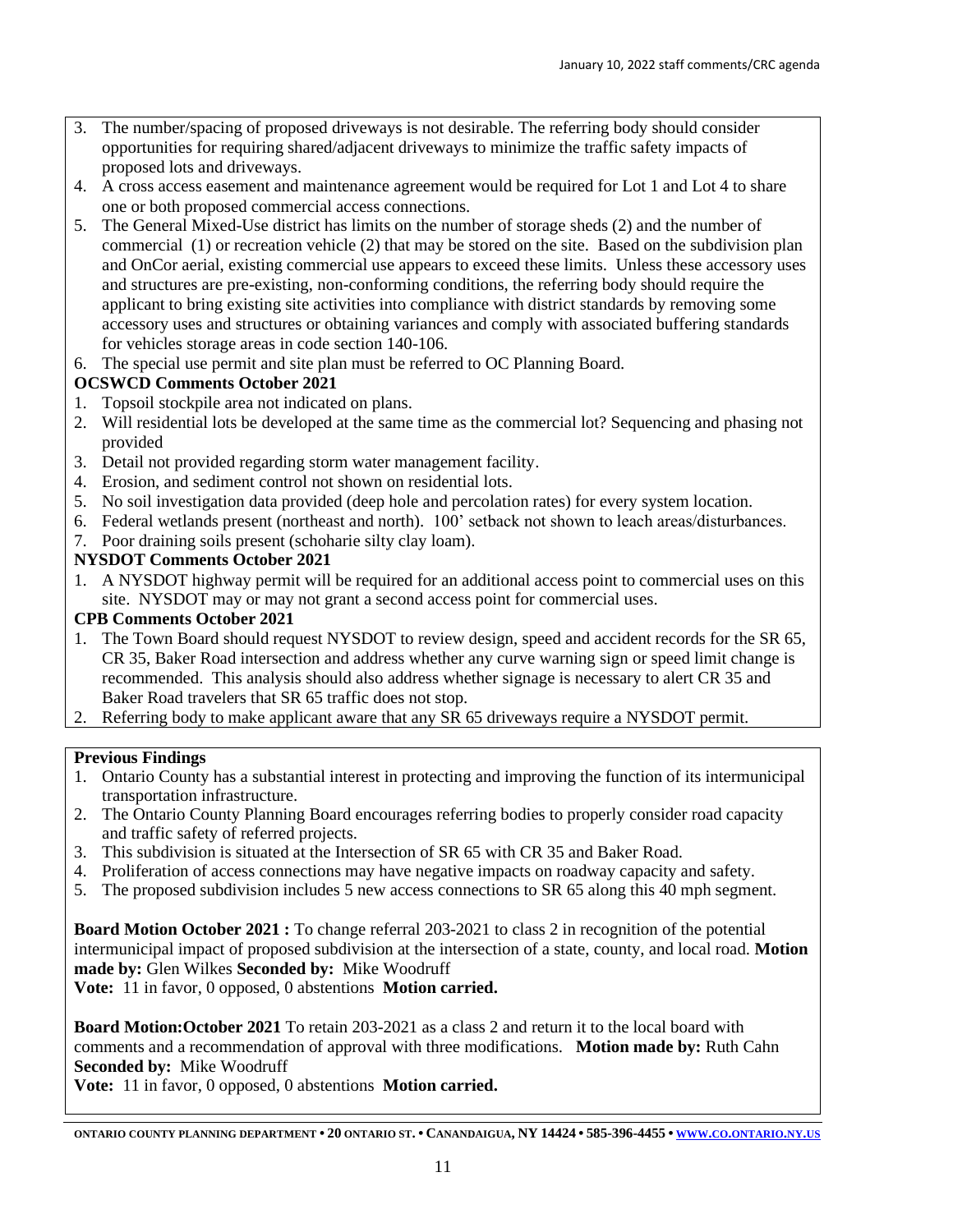#### **Previous Modifications**

**Modification #1:** The referring body to review state, county, and local accident records for SR 65, CR 35, Baker Road intersection with guidance from professional traffic safety consultant as appropriate. **Modification #2:** The referring body to require side by side or shared driveway(s) as recommended by professional traffic safety consultant to proposed lots 5 and 6 located west of the intersection of SR 65, CR

35, and Baker Road.

**Modification #3:** the referring body with appropriate professional guidance to identify appropriate location and width of single direct access connection from Lot 1 to SR 65 and/or shared access point for commercial lots 1 and 4.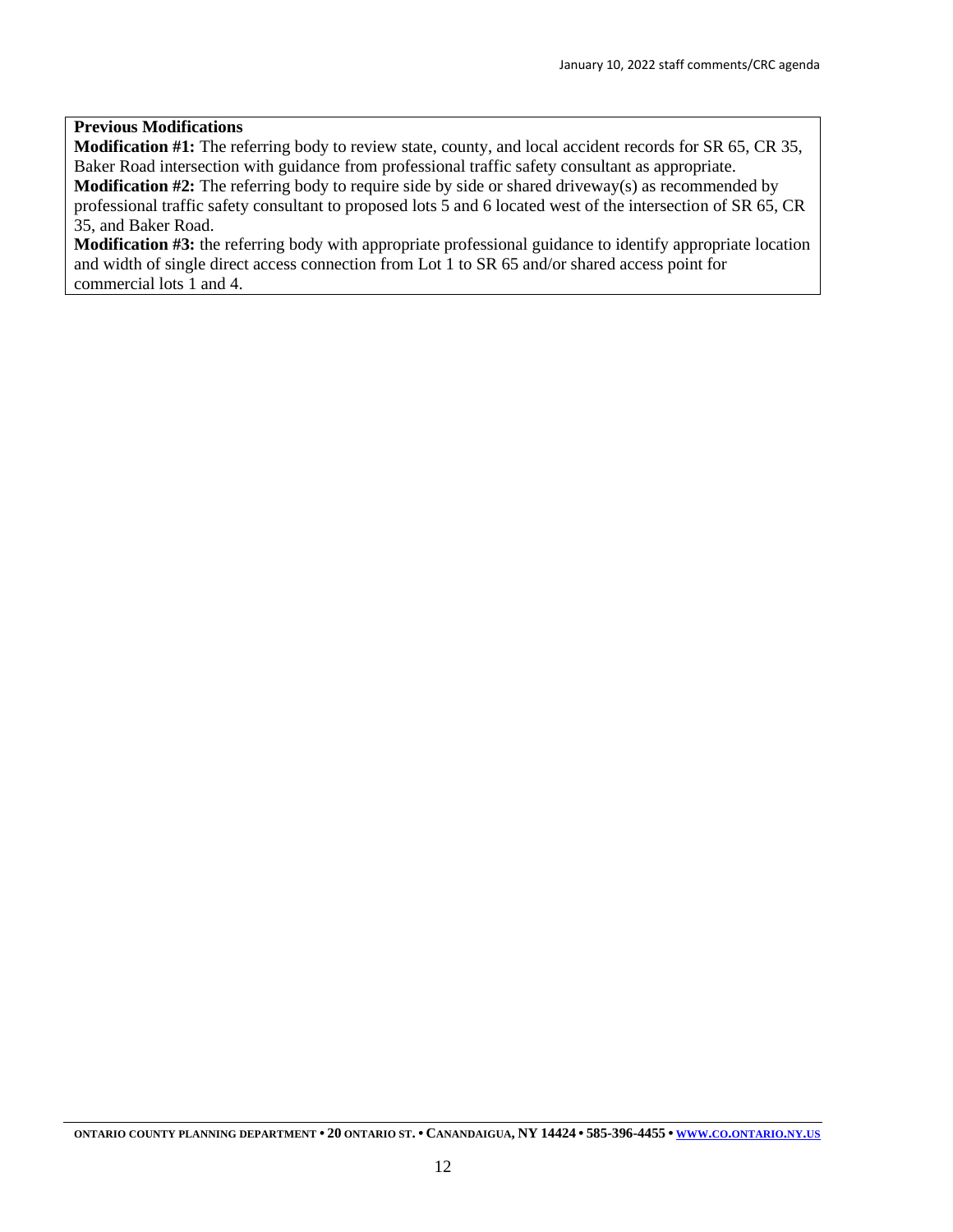8 - *<sup>2022</sup>* Town of Canandaigua Zoning Board of Appeals Class: *AR 2*

Type: *Area Variance*

Related Referrals: *7-2022*

Applicant: *Venezia Associates* 

Property Owner: *ABDB Silver Springs* 

Tax Map Parcel #: *126.16-1-1.100*

# Brief Description: *Site plan and area variance for replacement home at 4351 Tichenor Point Drive in the Town of Canandaigua. Area variance required for building/pool 37' from Tichenor Creek when 100' stream setback is required.*

# *<https://ontariocountyny.gov/DocumentCenter/View/32468/13-2022-Aerial-Topo>*

The existing site is a 4 acre site with 2 cottages. The submitted materials indicate the proposed house was moved 15' to the west to reduce impact to root system of 2 large trees on the property. Arborist report also outlines additional fencing, operating procedures during foundation excavation, and recommendations for long term tree maintenance to reduce impact to the root system and increase likely viability of 2 specimen tree and other mature trees on the property The limit of disturbance appears to excludes the infiltration meadow and other site modifications.

According to OnCor, the stream along the southern property boundary and the eastern half of the site are in the floodplain. There are also areas of 16 to 30 percent slopes along the CR 16 frontage.

# **Policy AR 5 Applications involving one single family residential site, including home occupations. Part B Development of Lakefront Parcels.**

B. The following applies to all development on parcels with lake frontage that require;

- variances pertaining to lot coverage or,
- variances pertaining to side yard setbacks or,
- variance pertaining to lake shore setbacks

The CPB's role of reviewing and making recommendations on county wide development has provided a unique perspective on the trend of more intensive development and use of lakefront lots. Of particular concern are the incremental negative impacts to water quality and the character of our lakefront neighborhoods. The following policy is a result of discussion and debate spanning 18 months as well as consultation with outside agencies directly involved with water quality issues in Ontario County. The intent is to address over development of lakefront lots and support the clearly stated interest by local decision makers to do the same.

# **Final Classification:** 2

# **Findings:**

- 1. Protection of water features is a stated goal of the CPB.
- 2. The Finger Lakes are an indispensable part of the quality of life in Ontario County.
- 3. Increases in impervious surface lead to increased runoff and pollution.
- 4. Runoff from lakefront development is more likely to impact water quality.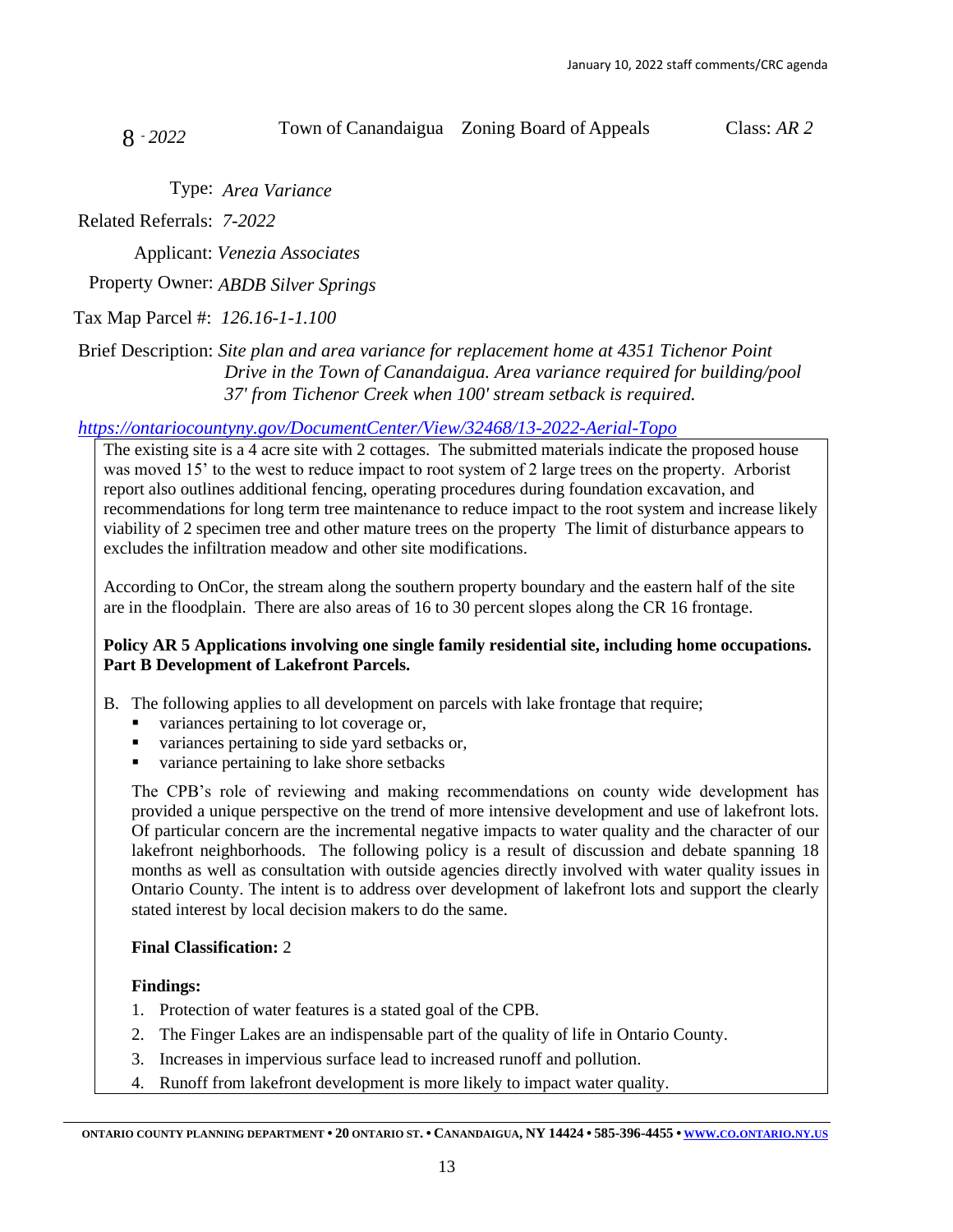- 5. It is the position of this Board that the legislative bodies of lakefront communities have enacted setbacks and limits on lot coverage that allow reasonable use of lakefront properties.
- 6. Protection of community character, as it relates to tourism, is a goal of the CPB.
- 7. It is the position of this Board that numerous variances can allow over development of properties in a way that negatively affects public enjoyment of the Finger Lakes and overall community character.
- 8. It is the position of this Board that such incremental impacts have a cumulative impact that is of countywide and intermunicipal significance.

# **Final Recommendation:** Denial

#### **Comments**

- 1. The referring board is encouraged to grant only the minimum variance necessary to allow reasonable use of the lot.
- 2. The applicant and referring agency are strongly encouraged to involve Canandaigua Lake Watershed Manager as early in the review process as possible to ensure proper design and implementation of storm water and erosion control measures.
- **3.** Demolition debris should be recycled if facilities exist and remaining debris should be disposed of in a licensed facility
- 4. How does the site plan balance cuts and fills to not impact flooding of adjacent properties?
- **5.** The site plan, planting plan, and grading plan should all include the limit of work and more clearly define what will be disturbed/protected/installed/restored.

**CLCSD Comments** Have received drawings in the office for review. Permit will be required for renovation

| $9 - 2022$ | Town of Richmond Zoning Board of Appeals | Class: $AR$ 2 |
|------------|------------------------------------------|---------------|
|------------|------------------------------------------|---------------|

Type: *Area Variance*

Related Referrals: *n/a*

Applicant: *John & Maria Martens*

Property Owner: *same*

Representative: *Bob Stowe*

Tax Map Parcel #: *150.17-1-12.100*

Brief Description: *Area variance for 10'x26' deck with steps on lakeside of house at 5270 Cottage Cove in the Town of Richmond . Proposed rear setback is less than the 50' required.*

The site plan indicates the proposed deck, excluding the stairs is 36.5' from the edge of a timber retaining was though the water's edge is noted as approximately 10' closer at the south end of the deck. It also appears the proposed house is within 50' of the water's edge, though the previous house may have been similarly located.

**Policy AR 5 Applications involving one single family residential site, including home occupations. Part B Development of Lakefront Parcels.** 

B. The following applies to all development on parcels with lake frontage that require;

ontario county planning department • 20 ontario st. • Canandaigua, NY 14424 • 585-396-4455 • www.co.ontario.ny.us